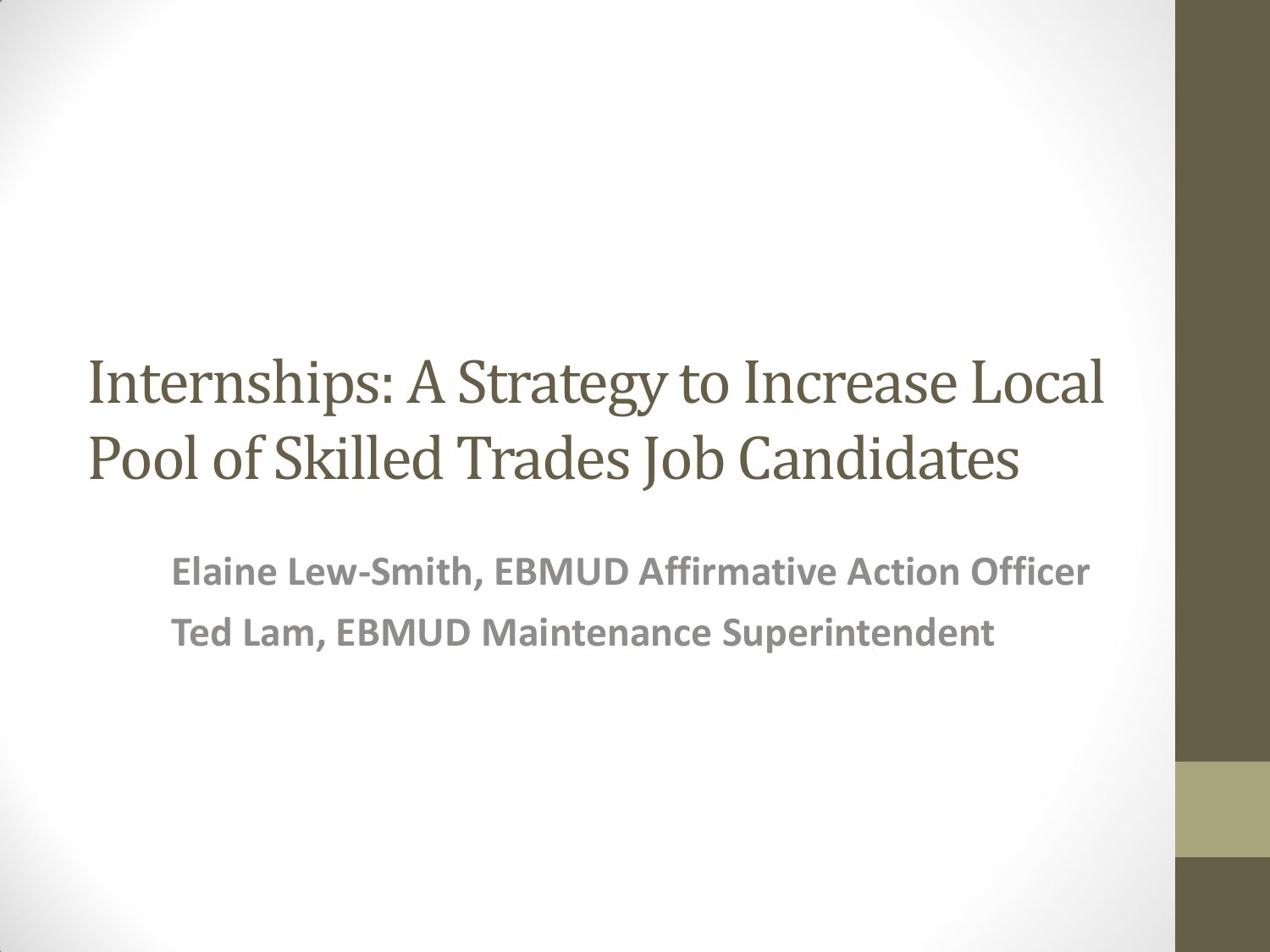### Background & Challenges

#### **EBMUD is experiencing a silver tsunami of retirements and even more are expected over the next 5 years.**

#### **STAFFING CHALLENGES:**

- **Candidates with journey-level skills are predominately from the baby boomer generation.**
- **Last two generations of high school students have not had option of Voc Ed classes.**
- **Local military bases & NUMI plant closed.**
- **EBMUD's in-house Trades Training Program costs were prohibitive.**

| <b>Classification</b>                            | 5-Year<br><b>Retirement</b><br>Eligibility |
|--------------------------------------------------|--------------------------------------------|
| <b>Instrument Technician</b>                     | $47\%$                                     |
| <b>Wastewater Plant</b><br><b>Operator</b>       | 46%                                        |
| <b>Electrical Technician</b>                     | $41\%$                                     |
| <b>Water Treatment Plant</b><br><b>Operators</b> | 39%                                        |
| <b>Mechanic/Machinist</b>                        |                                            |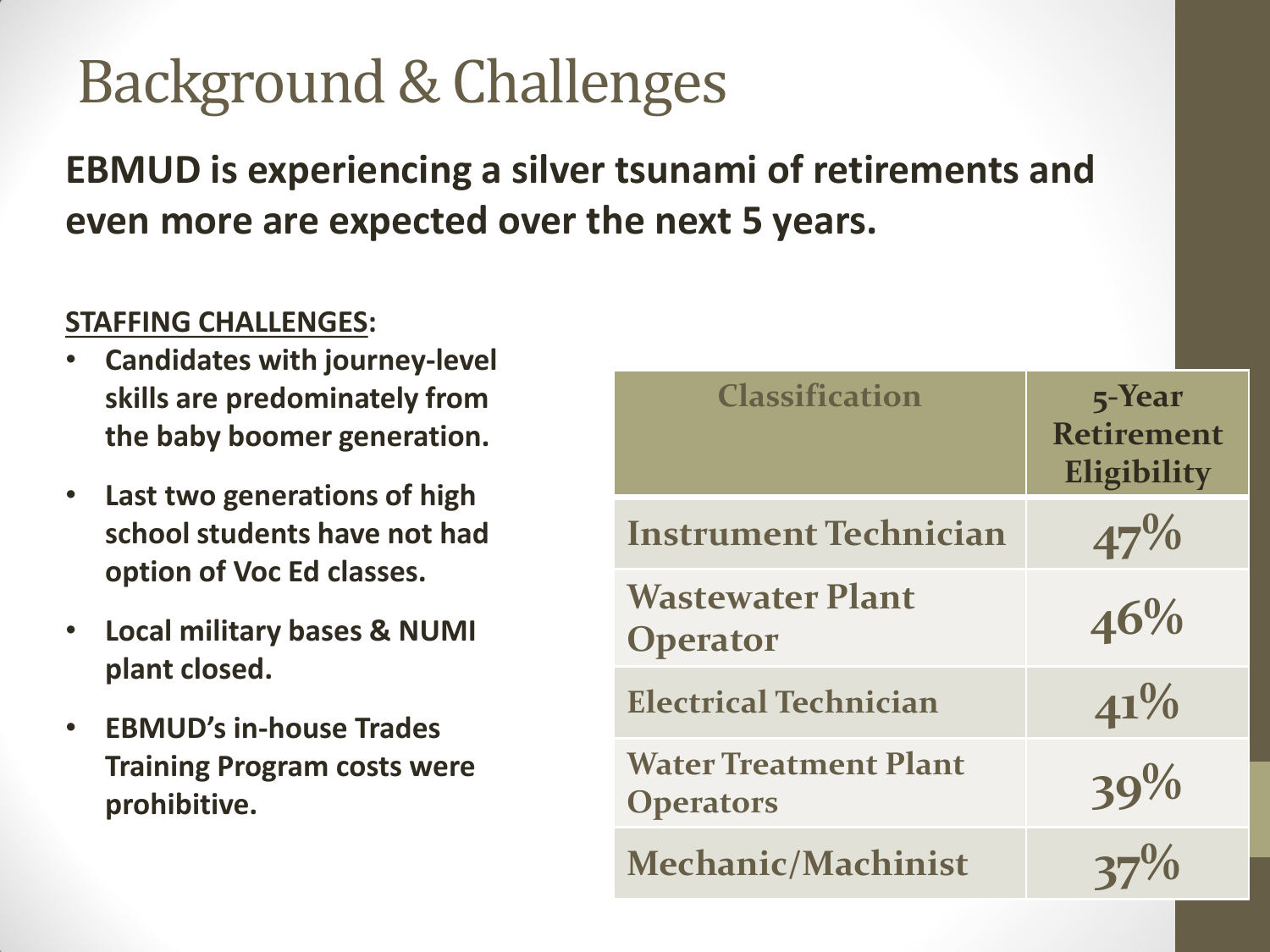# Components of intern strategy

**Develop partnerships with local colleges to support & strengthen training programs.**

**Organize EBMUD Resources: Hiring Mgrs, HRD & Legal.**



- **Revamp in-house TTP to allow hiring @ Trainee II level.**
- **Identify competencies needed.**
- **Gain department commitment to hire trainees.**
- **Budget & schedule internships and trainee exam.**
- **Contract with College Foundations & Coop Ed/Work Experience programs to pay intern stipend & cover workers comp insurance.**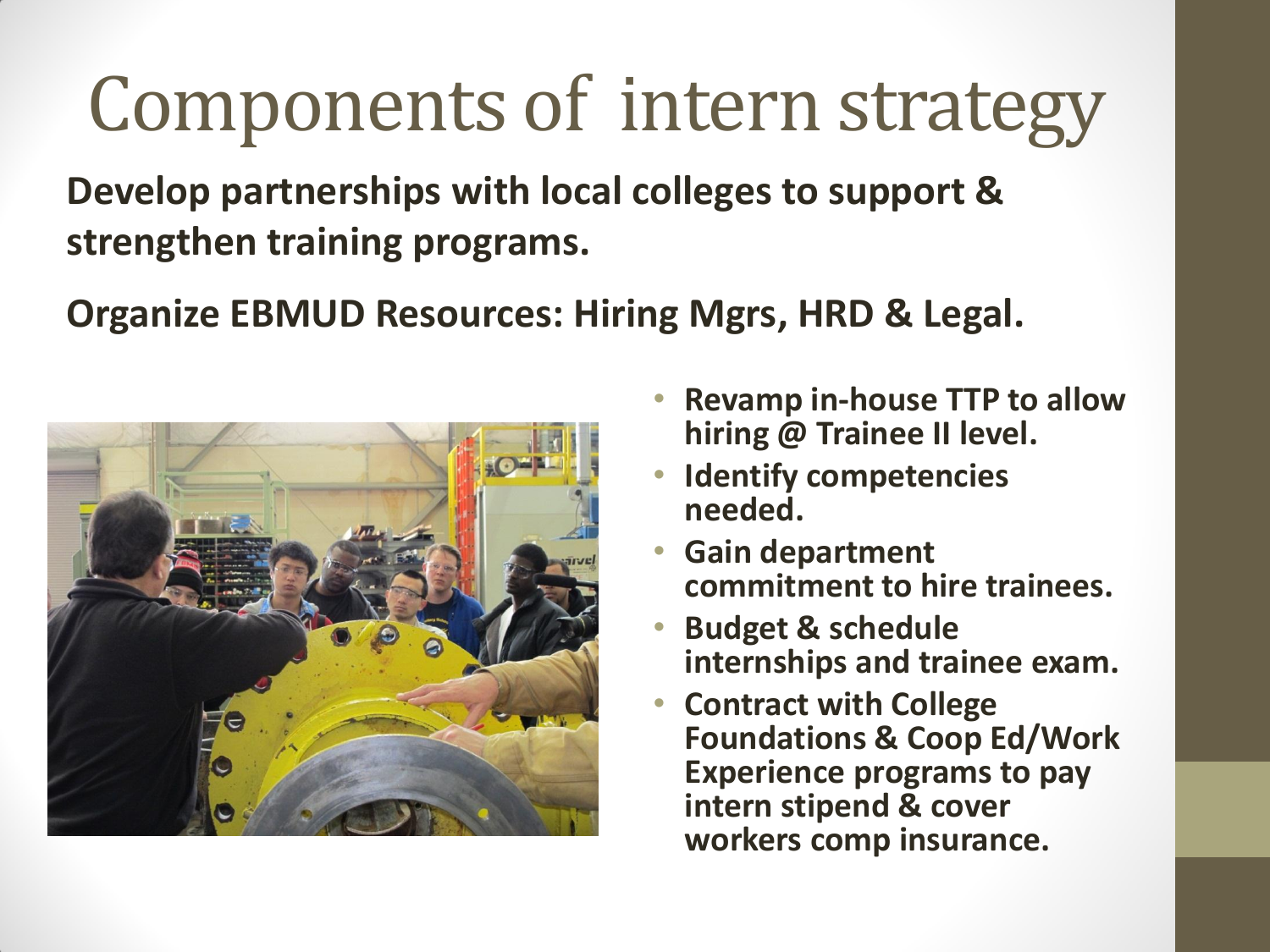# Components of Internship

**Student Outreach**

- **Open to graduates of targeted training programs**
- **May extend candidate pool: Diversity and/or quantity of candidates**
- **Ex. PG&E's "Intro to Utilities for Women" training program**

#### **Internship**

- **Intern Checklist defined by SMEs**
- **Intern orientation**



- **Safety Training & Personal Protective Equipment**
- **Rotation between Water & Wastewater work sites**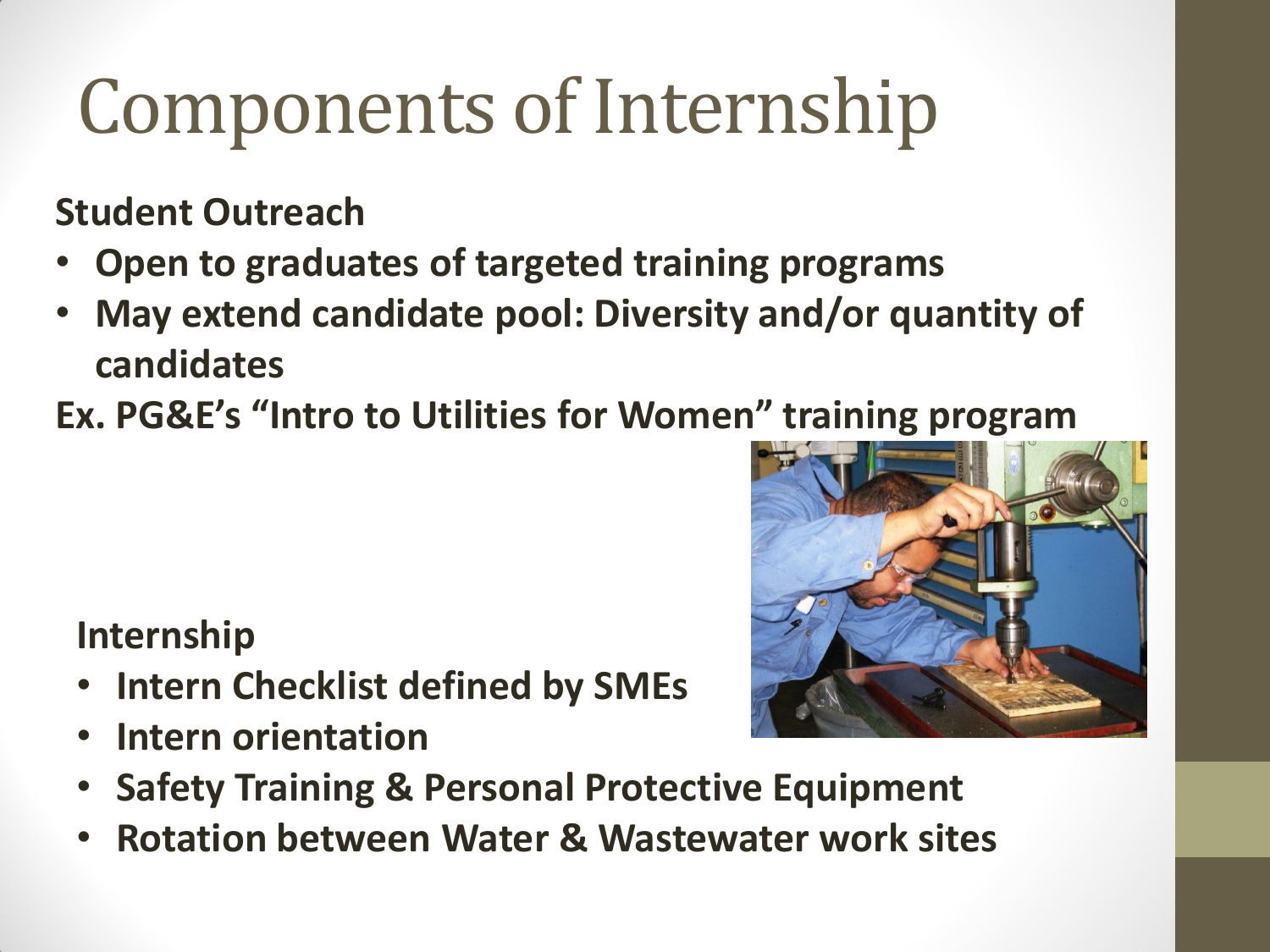### Keys to Success **EMPLOYERS**

- **Anticipate hiring opportunities over several years**
- **Intern & Trainee competency standards defined by SMEs**
- **SMEs share their time & expertise with college faculty & students**
- **Visit college, donate lab equipment, provide tours**
- **Administrator: Strategize & implement plan with colleges & hiring mgrs**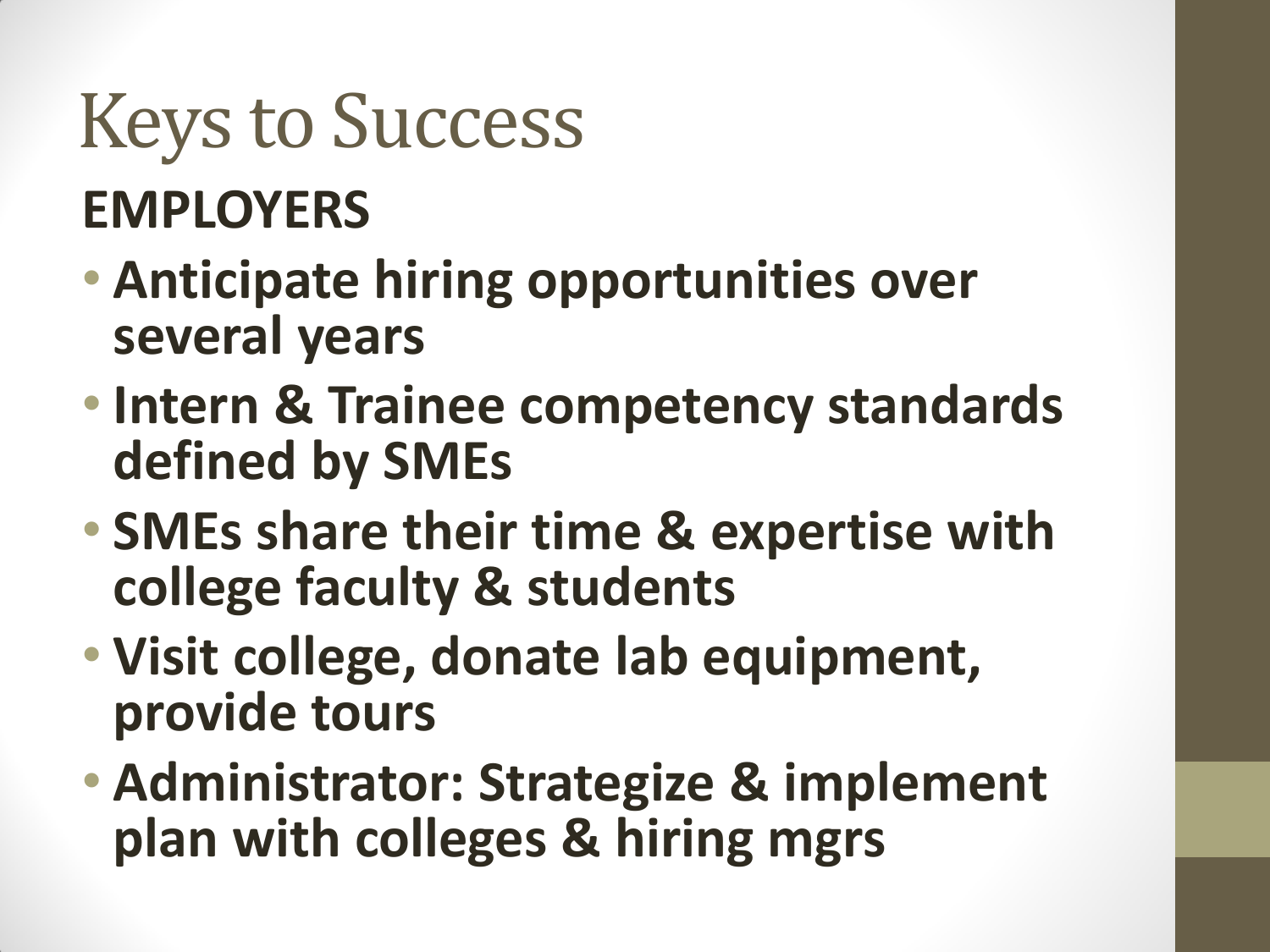### Keys to Success

#### **COLLEGES**

- **Willing to learn & respond to employer's needs – visit employer worksites**
- **Ability to modify curriculum to address employer's competency needs**
- **Ability to administer internships in flexible manner**
- **Ability to pay intern stipends and provide liability coverage**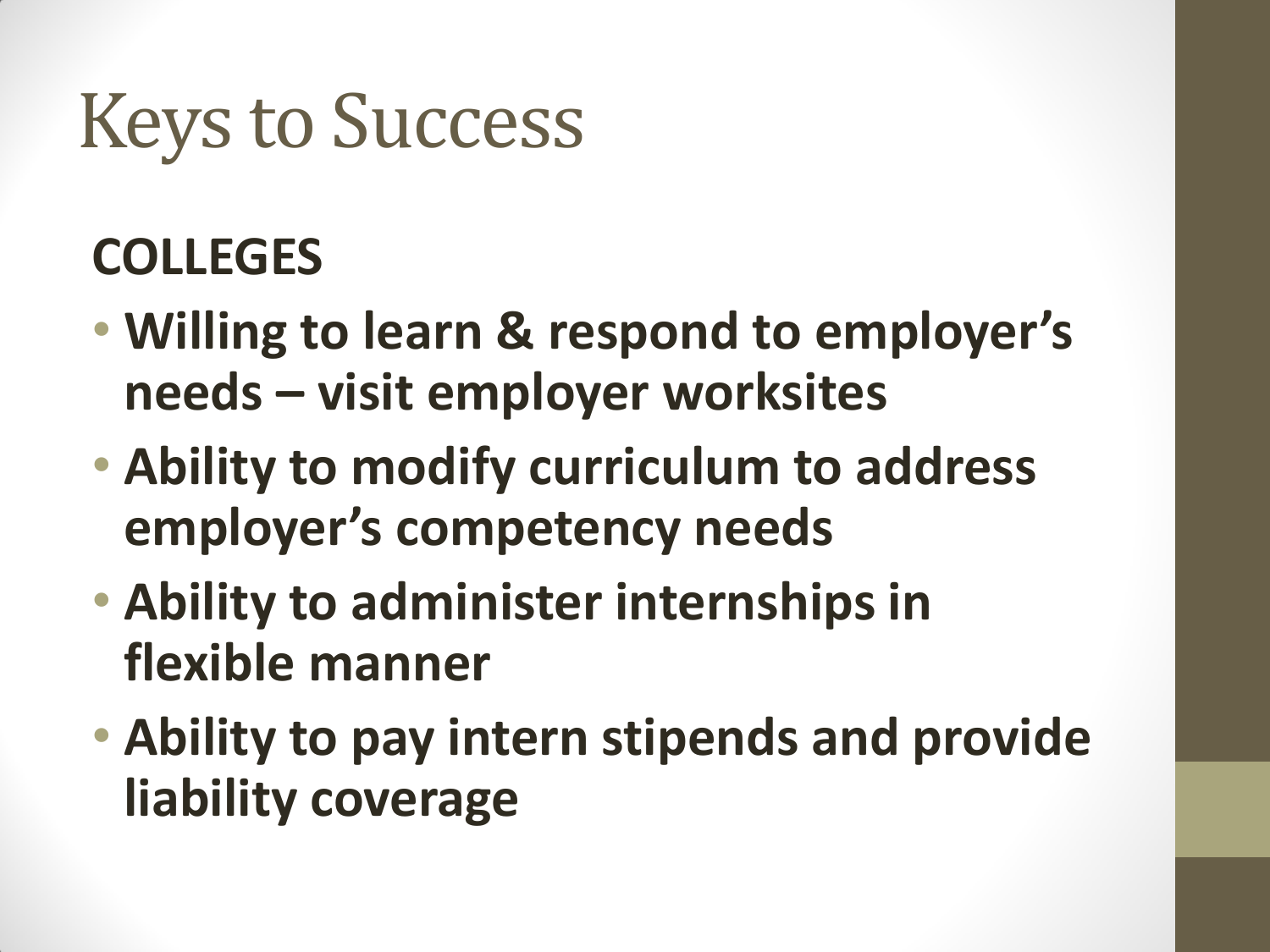## Keys to Success

#### **STUDENTS**

- **Attain competencies required for internship and trainee employment**
- **Willing to get hands dirty**
- **Take initiative to learn: "Can I try it?"**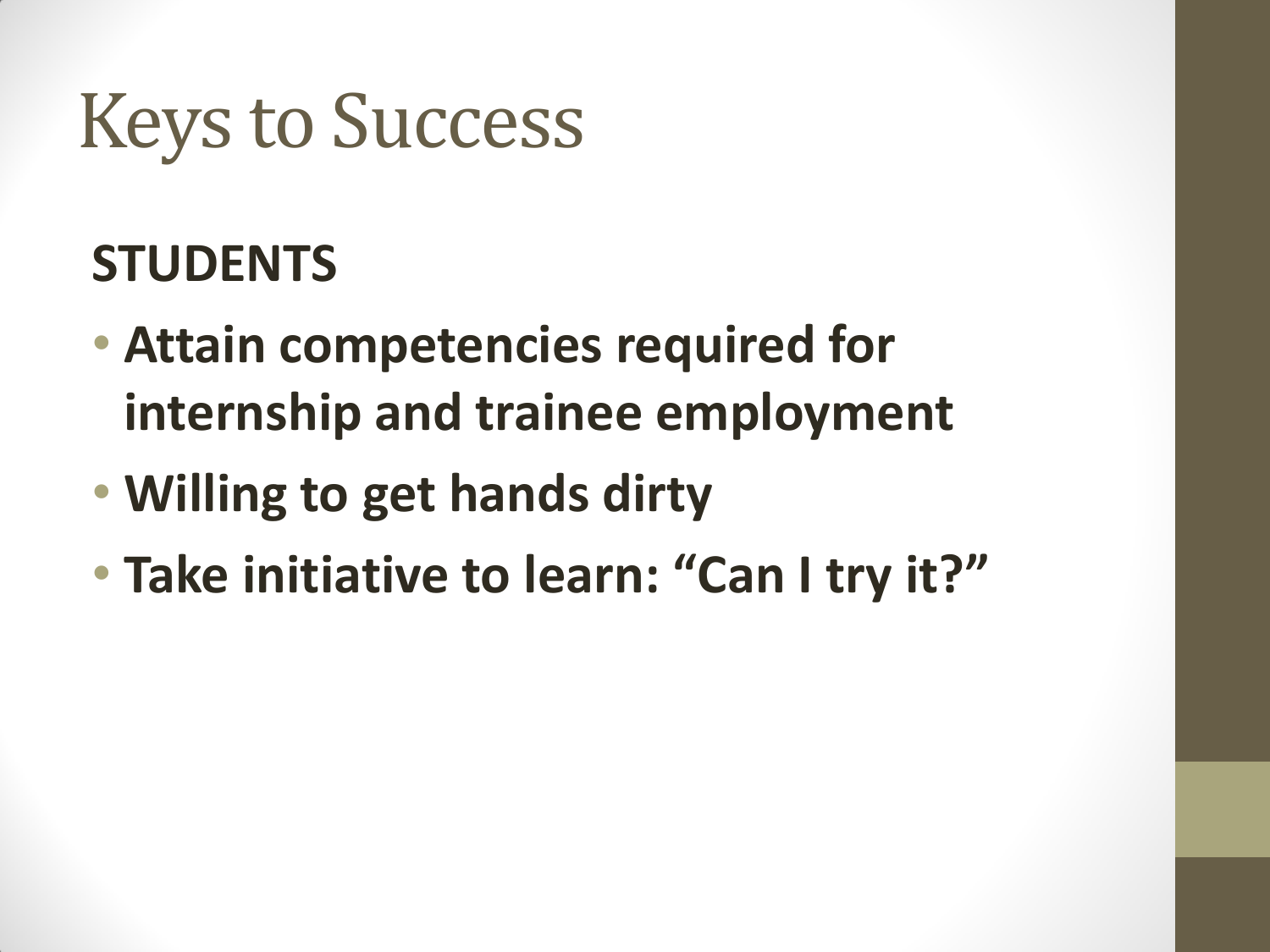### What not to do

- **Don't assume college training curriculum will prepare students for your jobs.**  Involve your SMEs: curriculum review, tour of college lab, meetings with faculty and BACCC.
- **Limit internship** to "shadowing" or handsoff experience.
- **Leave intern's learning experience to chance** – no structured training plan.
- **Pay** the interns **late**!